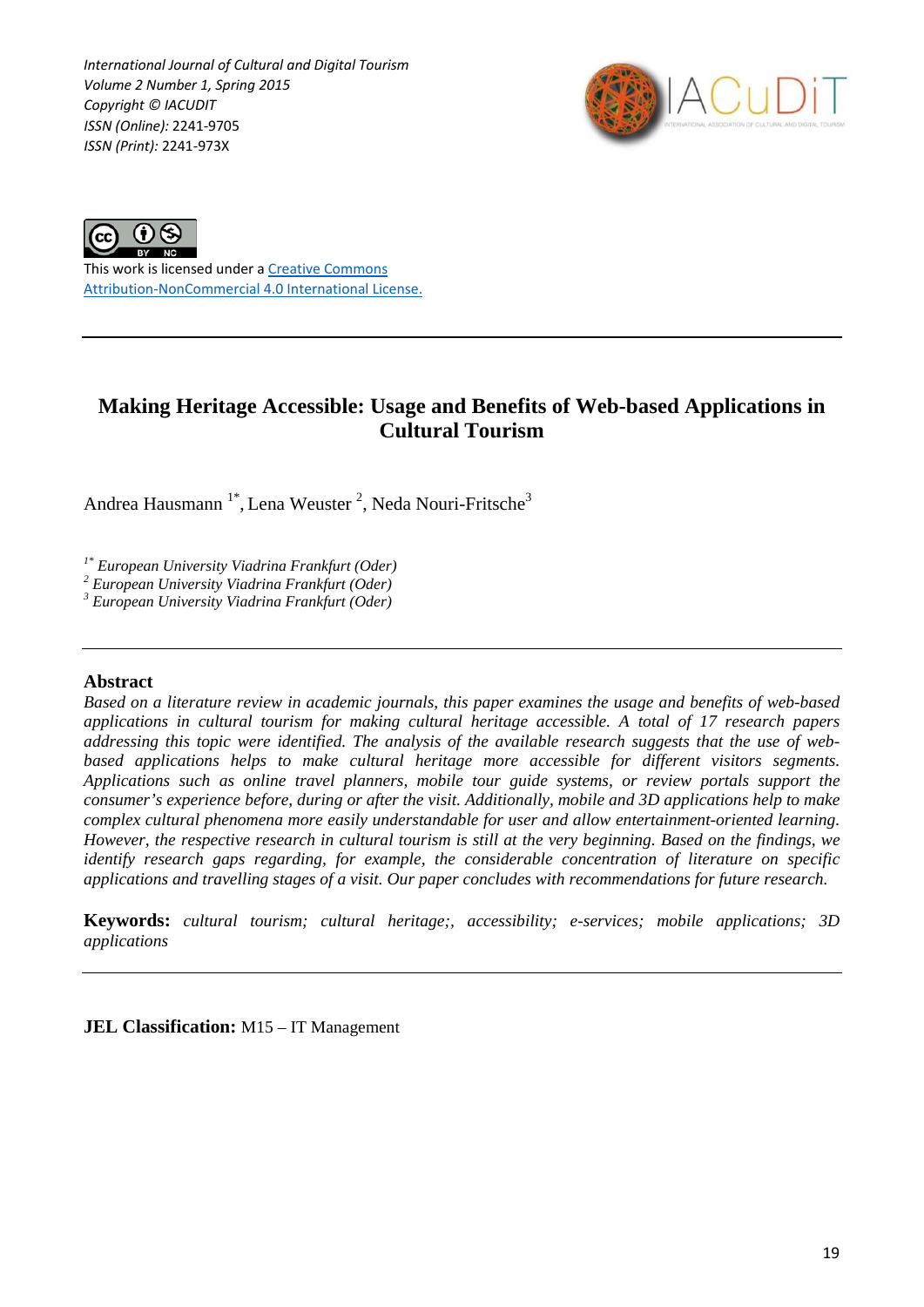### **1. Introduction**

Many segments of the tourism industry increasingly use digital, web-based applications and services to attract and serve relevant target groups (Papathanassis & Buhalis, 2007; Law et al., 2010). Tourism providers employ e-services, mobile applications or social media to meet the changing needs and usage habits of their clients more effectively (Chu et al., 2012). It is in this context, that web-based technologies not only facilitate access to information and extended services (Buhalis & Law, 2008) but also simplify and improve the use of tourism products (Akehurst, 2009) and help tap new tourist segments (Thomas et al., 2010; Law et al., 2010).

Attracting and serving visitors in accordance with their needs is considered a success factor also in cultural tourism (Hausmann, 2007; duCros & Mc Kercher, 2015). Cultural tourism includes movements of persons to cultural heritage attractions with the intention to gather new information and experiences to satisfy cultural needs (WTO, 1985; Richards, 1996; Whyte et al., 2012). Cultural heritage comprises "both tangible assets, such as monuments, archaeological sites or sculptures, and intangible assets such as oral traditions, performing arts and rituals" (UNESCO, 2015a). The development and utilization of cultural heritage is not only economically relevant for many destinations but is also regarded as a key cultural and social objective (UNESCO, 2015b). It is therefore a central concern of both cultural tourism and heritage management "to make conserved heritage accessible physically and intellectually for use, enjoyment and education" (duCros & McKercher, 2015: 50).

But to what extent are web-based applications and services already being used to make cultural heritage accessible and what are the benefits for providers and clients? The present study aims to answer this question by systematically analysing the status quo of research in internationally acknowledged academic journals. To achieve this research objective, the study is structured as follows: The research object is first defined more closely, followed by a presentation of the results of the literature review, which was carried out by the authors in the early summer of 2015 and repeated at the beginning of 2016. The findings of the status quo analysis are then discussed. The study is concluded by recommendations for future research in cultural tourism based on this discussion.

### **2. Framework**

The Internet has turned from a mere information medium to a globally used platform for communication, participation and networking at an impressive pace (Baresi et al., 2000; Chen & Macredie, 2010). Web-based technologies are an important element of this development. As a newly emerging research area, web-based applications and services have no globally accepted definition yet. Typically, however, the term is used to describe technologies that can be used with the help of a web browser and have an interactive, collaborative and multimedia orientation (e.g. Thomas et al., 2010; Sánchez Laws, 2010). It is a great advantage of webbased applications that they can be personalised, i.e. their functionality and their content can be adjusted to the individual needs and (technical, intellectual) abilities of different users (Kramer et al., 2007; Chen & Macredie, 2010; Moreno et al., 2012). Moreover, web-based applications can be used anywhere in the world regardless of the location and time, which, in a tourism context, means that they can be used during the different travelling stages (e.g. Dye & Shaw, 2007; Gretzel, 2009). At the same time, unlimited connection with other web-based applications and systems is possible, resulting in extensive potential uses for destinations in cooperation with a large number of tourism providers (e.g. Brambilla et al., 2006; Dye & Shaw, 2007). The most important web-based technologies are presented below; due to the technical possibilities of many applications, it is, however, impossible to categorise them without some overlaps:

The information and communication technologies (ICT) used in the context of tourism are discussed under the general term of e-services (Buhalis & Law, 2008; Chiabai et al., 2013). E-services not only open up new distribution channels for tourism (e.g. in the form of online booking systems) but also permit new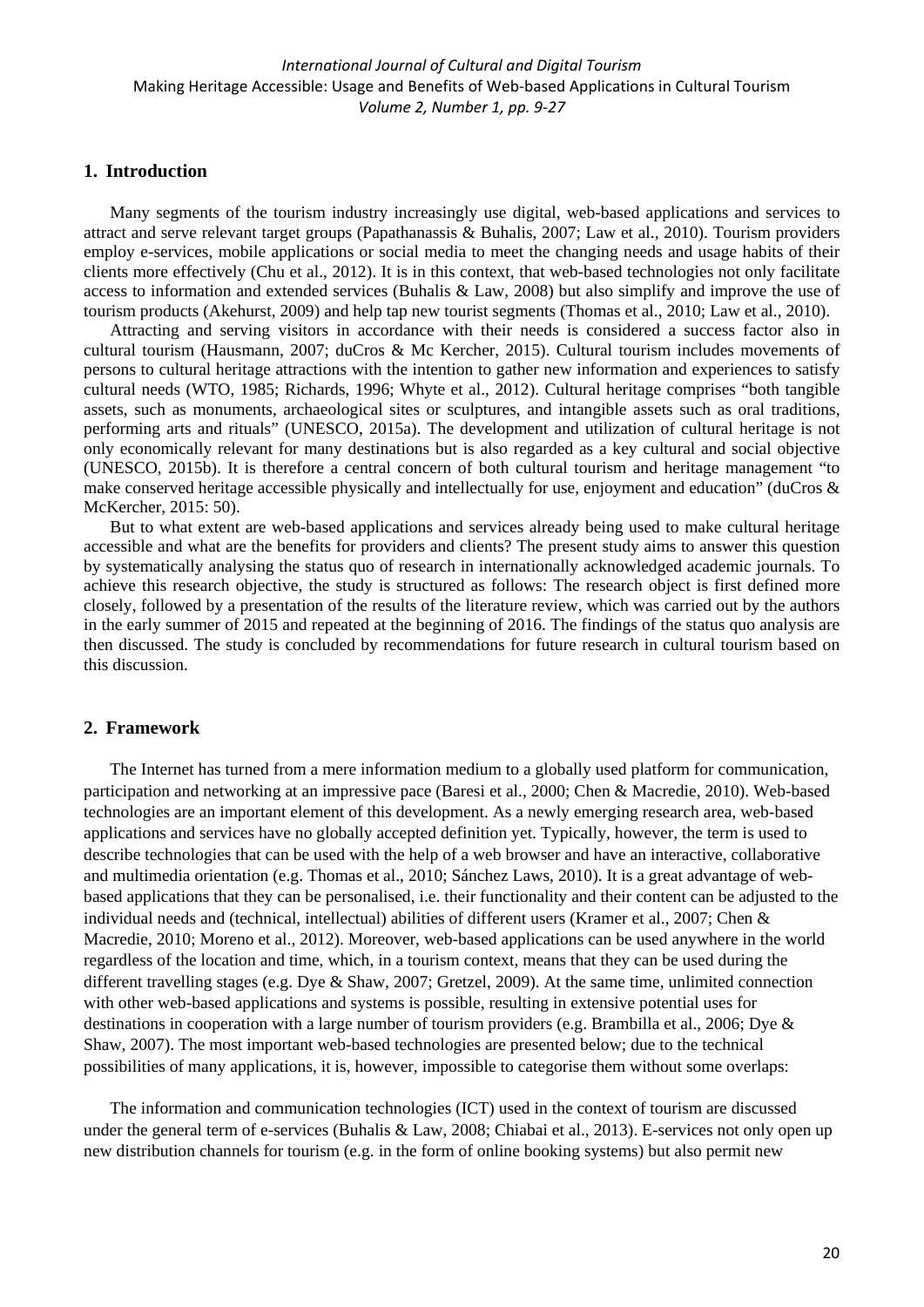communication platforms for providers and buyers of tourist services (e.g. e-forums) as well as extended services (e.g. interactive maps, virtual tours, journey planners und personal profiling).

3d applications typically show a part of the real world, complement it or create (new) virtual worlds in which one or several participants can act simultaneously (Manninen & Pirkola, 2001; Herring et al., 2003). These include, for instance, augmented reality (AR) and geocaching (Smith, 2014). AR combines the real space with digital information in the form of embedded information layers. On mobile devices (usually smartphones or tablet computers) a digital layer is laid onto the physical world in real time (e.g. additional images, 3D models) (Egger & Horster, 2014). By contrast, geocaching is a modern form of treasure hunting, for which mobile terminals with GPS (Global Positioning System) reception are used to find secret caches in certain places or to solve riddles in the urban space (Hausmann & Frenzel, 2014).

Mobile applications include, for instance, location-based services (LBS), mobile apps and mobile websites. LBS provide more detailed information about the geographic position of a user; once the user is localised a location-based map is transmitted to his/her mobile device (Egger & Horster, 2014). Mobile apps are programmes for smartphones and tablet computers which users can download and use, partly without Internet connection (Weithöner, 2015). Another application is the mobile version of touristically relevant websites, whose layout is adapted to the smaller monitors and browsers of mobile terminals, making them more user-friendly (Weithöner, 2015).

Social media describes groups of web-based applications which facilitate the communication and sharing of travel reports (recommendations, experiences, etc.) and other touristically relevant information (e.g. photos, videos) among friends, followers and other contacts (Sotiriadis & van Zyl, 2013). A distinction can be made between the following types (Hausmann & Pöllmann, 2013; Sotiriadis & van Zyl, 2013): blogs and microblogs (e.g. Instagram, travel blogs, Twitter), social networking sites (e.g. Facebook, LinkedIn, Foursquare), collaborative projects (e.g. Wikipedia), content community sites (e.g. YouTube, Flickr), review portals (e.g. Tripadvisor), virtual worlds (e.g. Second Life) and virtual games.

Following this overview of examples, the potential arising from the use of web-based applications and services from the point of view of general tourism research will be outlined. This potential arises from the characteristic features of tourist products, as the tourism industry primarily offers products characterised by a high degree of intangibility (e.g. Smith, 1994; Freyer, 2006). This means that tourists usually cannot check the quality of services prior to booking or making a trip (Glaesser, 2006). Instead, the quality can mostly be assessed during or after a trip, in some cases not at all (e.g. due to a lack of previous experience or possibilities for comparison) (Buhalis & Law, 2001). This increases the psychological risk of making a wrong decision and leads to uncertainty on the part of the client. "Expressed in information-economic terms, the tourism product is a belief or trust product that demands that the supplier is able to reduce uncertainty and risk, above all, in relations with potential customers" (Glaesser, 2006: 25).

This uncertainty can be reduced with the help of web-based applications and services, and this is possible in all three travelling stages, i.e. before, during and after a trip. (Nielsen & Liburd, 2008; Gretzel, 2009). Users may, for instance, consult social networks, blogs or feedback pages before their trip to make it easier to decide on a destination or plan a trip (e.g. advance reservation of tickets, tours, etc.). During the trip, location-based services or mobile websites may be used for navigation and – e.g. when short-term decisions need to be made at the destination – to update information about certain nearby attractions (Nielsen & Liburd, 2008; Gretzel, 2009; Wang et al., 2014). After the trip, social media may be used to publish ratings and opinions or to document experiences and share them with others (Xiang & Gretzel, 2010).

These potential uses of web-based applications and services generally also appear interesting to cultural tourism providers. In this context, it is of special importance that cultural heritage requires a great deal of explanation. Especially tourists with less cultural experience, whose uncertainty about the quality of culturerelated services is particularly high, need information that is easy to understand and presented in an entertaining way (duCros & McKercher, 2015). In addition to that, it is sometimes impossible to make the cultural heritage fully accessible "on-site" due to conservation concerns, cultural sensitivities or safety issues (ICOMOS, 2015). It is therefore safe to assume that cultural sites can be made more readily accessible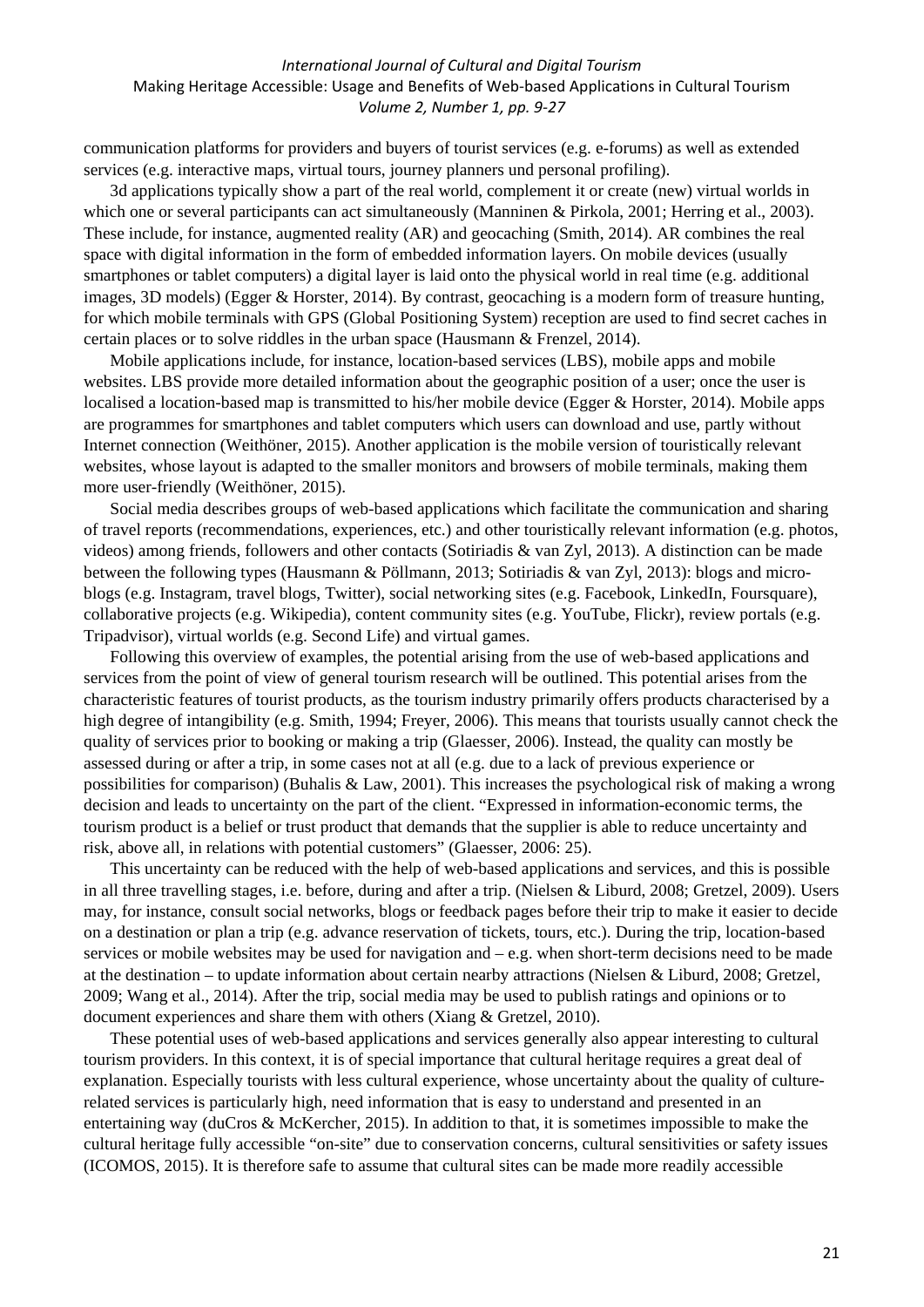through the use of web-based applications (e.g. through "off-site" interpretations and presentations), which could also open them up to new target groups (Sigala, 2006; Brizard et al., 2007). This way, web-based applications and services could increase both the intellectual and the physical accessibility of cultural heritage while at the same time considering conservation requirements, which is regarded as particularly desirable in terms of cultural policy (UNESCO, 2015c). The following analysis of the status quo of research is designed to examine whether more detailed considerations have already been made in this respect.

## **3. Methodology**

To determine the current state of research, a systematic keyword search was conducted in EBSCOhost (http://search.ebscohost.com), one of the largest and most popular databases for internationally acknowledged academic journals, in the early summer of 2015 and, again, at the beginning of 2016. A total of 13 terms were used ("3D", "apps", "augmented reality", "digital", "e-tourism", "e-services", "geocaching", "ICT", "location based services", "mobile", "social media", "virtual", "web-based"), each of which was researched in EBSCO in combination with "cultural tourism" and "heritage".

The keyword search yielded over 50 hits. In a next step, these hits were analysed more closely with regard to the subject terms, author-supplied keywords and the abstract of each article, with the aim of identifying articles that were relevant for the topic of the present study and to eliminate those that were not relevant. Only those articles whose contents related to cultural tourism and in which web-based applications were analysed in the context of the accessibility of cultural heritage were to be included in the further analysis. Articles with a purely technical reference which primarily addressed conservation and protection issues or legal questions (intellectual property, copyrights regulations, digitalisation policies etc.) and were therefore mostly relevant for restorers, architects, designers or lawyers (e.g. Anderson, 2013; Dowding, 2014; Galiotou, 2014), were excluded from the analysis. Where articles had been published in different journals but addressed essentially identical issues using largely identical analysis methods, only the article first published by an author was analysed; this primarily applied to publications in the field of e-services. After this multi-stage approach, 17 relevant articles published between 2008 and 2014 were identified; the attempt to trace references cited in the published articles did not lead to the identification of other peer-reviewed papers in academic journals. In the following, we will first outline the contents of the articles before discussing them with a view to the research objective.

### **4. Findings**

Considering the categories of web-based applications listed in section 2, the 17 articles can be grouped as follows (see table 1): Eight articles are about e-services, five about mobile applications and four about 3D applications; no article addresses social media. With regard to the cultural tourism regions, the focus has been mainly on Southern and Central Europe. With a view to the research objects chosen, the examinations in 15 articles were related to a certain site or city, while two articles examine e-tourism websites of different cultural tourism providers. As far as the method is concerned, most of the publications  $(n=12)$  take a qualitative approach. Only three articles are based on quantitative research design and one article uses a mixed method approach. One paper takes a purely theoretical/conceptual approach. A more detailed presentation of the results of the literature review, grouped by type of application and service, is provided in table 1. In the following, our findings will be discussed in more detail.

4.1. E-Services

Of the eight articles addressing e-services, six are about the European Union's ISAAC Programme ("Integrated e-services for advanced access to heritage in cultural tourism destinations"). One of the aims of the ISAAC Programme is to facilitate the participation of relevant users (e.g. tourists, local residents, decision-makers) in decision-making processes and to support the consumer's experience before, during and after the visit to a cultural site or destination (ISAAC, 2006). The studies identified in our review also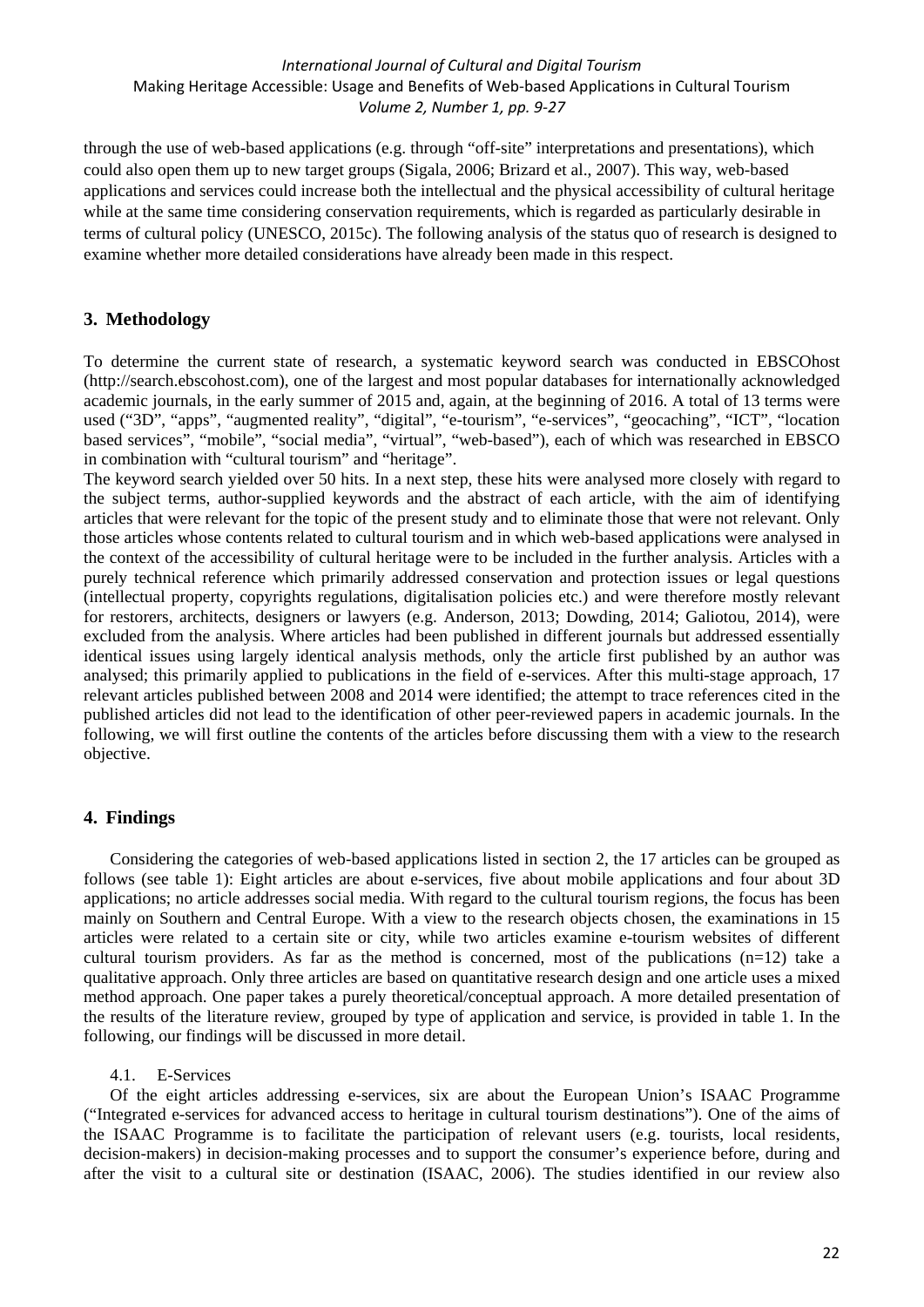primarily address these two aspects. Paskaleva-Shapira et al. (2008), Paskaleva & Azorín (2010) and Paskaleva & Azorín (2011) use qualitative methods to analyse the potential of e-services in the cities of Amsterdam, Leipzig and Genoa based on the example of the ISAAC Programme. The authors show that the management of cultural tourism destinations can be improved if all stakeholders are involved in important decision-making processes. Chiabai et al. (2013), who examine the ISAAC Programme in Genoa using focus groups with different stakeholders (residents, providers, tourists and external service providers) arrive at a similar result. They found that the sustainability of cultural tourism measures can be increased if all players are involved in decision-making processes with the help of e-services.

The studies by Nijkamp et al. (2011) and Strielkowski et al. (2013), which also relate to the ISAAC Programme, have a more service-oriented focus. Nijkamp et al. (2011) examine the use of e-services in two quantitative studies with tourism experts and visitors  $(n = 650)$  based on the example of the ISAAC Programme in Amsterdam. The surveys showed that tourism experts primarily use download content, whereas visitors attach greater importance to e-forums, interactive games, and multilingual applications. Strielkowski et al. (2013) conducted a visitor survey (n=3,100) to examine the implementation of the ISAAC Programme in Amsterdam, Genoa and Leipzig and especially the importance of certain e-services during the three travelling stages. It turned out that most visitors use e-services before a trip (e.g. booking services, journey planners). During and after a trip, however, e-services were hardly used by the visitors. The study also showed that the visitors surveyed expected web-based applications to have certain quality features such as "ease of use", "security" and "up-to-dateness" as well as "reliability of the information".

Apart from the six articles mentioned above, two studies examined e-services independently from the ISAAC Programme. Lazarnis et al. (2008) analysed 20 websites of selected transport firms, tour operators and hotels with regard to the functionality of the applications and services (booking-systems, e-mail support, online payment, information provision). Kourtit et al. (2011) took a theoretical/conceptual approach to analyse the social and economic impact of e-services on the cultural tourism industry as well as the opportunities and risks of e-services for the positioning of cultural destinations. The results of the articles primarily allowed conclusions to be drawn with regard to the user and service orientation of e-services. They showed, for instance, that e-services improve the customer service and, consequently, facilitate customer retention. The biggest weaknesses of e-services that were identified are the lack of personal customer contact and the high maintenance costs resulting from regular updating of the applications and information.

#### 4.2. Mobile Applications

Five of 17 surveys relate to mobile applications and their potential for personalising tourist offerings and making cultural sites accessible. Four of these five articles primarily analyse the potential of mobile tour guide systems. Damiano et al. (2008) examine the potential of mobile tour guide systems using a mix of qualitative and quantitative research. Based on a case study, they initially examine an application in which a virtual character ("Carletto the Spider") can be downloaded onto a mobile device as a tour guide. The position of the device is located using a WLAN connection and the location-based information is communicated to the user via the virtual character. The application was then evaluated by the users  $(n=300)$ . It turned out that the users desired a stronger personalisation of the app, i.e. its adaptation to personal interests and demands (e.g. choice of different tour guide characters). The article by Suh et al. (2009) also discusses the potential of mobile tour guide systems on the basis of a case study. The authors also identified the possibility of obtaining locationbased information and of personalising the mobile tour guide – e.g. also by storing data about the user's interests which may then be used by the system to point out certain information and highlights – as an important function of web-based technologies.

The study by Koukopoulos & Styliaras (2013) confirms the potential of mobile tour guide systems for making cultural heritage accessible to cultural tourists. In the context of a theoretical/conceptual study, the authors examine the communication, navigation and entertainment potential resulting from the use of such mobile applications. They arrive at the result that the perception of cultural destinations is positively influenced by mobile tour guide systems and accordingly by the possibility to obtain location-based and interest-related information. As a consequence, cultural heritage marketers may use the technology to allow a more individualised visitor experience. The article by Grainger Clemson (2014) also examines the influence of mobile applications on the perception of cultural destinations. By using qualitative methods (observations, interviews), the author demonstrates that the use of mobile applications changes the perception of cultural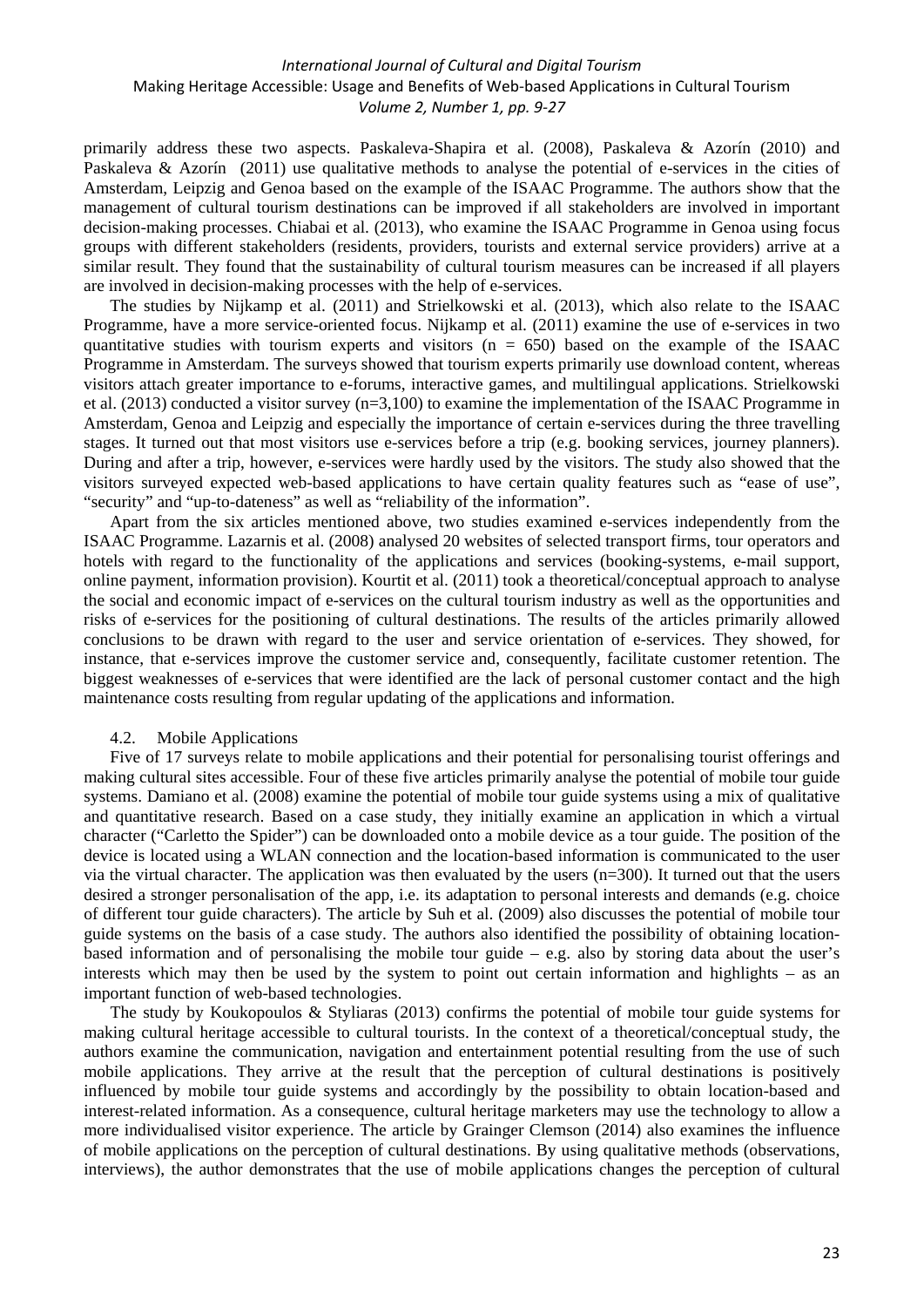spaces and the visitor experiences in such spaces. Her study shows that the interpretation of spaces becomes more "hybrid", i.e. the actual historical significance of cultural spaces is mixed with the individual, present day interpretations of the visitors.

Taking everything into account, most of the authors arrived at the conclusion that mobile tour guide systems offer considerable potential for making cultural heritage sites and destinations accessible. But they also identified problems that may result from the use of mobile tour guide systems. Some of the systems currently in use still leave to be desired in terms of technical implementation and functionality (Damiano et al., 2008, Suh et al., 2009). It is also problematic that not all users are willing to disclose their personal data (Suh et al., 2009).

The article by Etxeberria et al. (2012) examines the use of mobile applications based on the example of augmented reality (AR) and geocaching. They conducted a qualitative study to examine the potential of mobile applications based on the example of nine archaeological sites in the Mediterranean. The authors state that applications such as AR and geocaching offer considerable added value primarily for young cultural tourists. The interactive applications enhance the perception of a cultural site and the visitor experience and facilitate a more in-depth educational experience. In view of the fact that growing use is made of mobile applications, the authors recommend that cultural heritage sites cater to visitors' changing requirements by creating suitable offerings (e.g. extended availability of WLAN, provision of mobile devices, etc.).

#### 4.3. 3D Applications

All four studies on the potential of 3D-based applications for making cultural tourism destinations and cultural heritage accessible focus on the aspect of "edutainment", i.e. entertainment-oriented learning. The case study by Bogdanovych et al. (2010) examines a 3D-based game in which the ancient city of "Uruk" in Mesopotamia was reconstructed as a virtual world with the help of expert knowledge as well as archaeological and historical documents. Based on the example of a family of fishermen, four virtual characters were developed who can be navigated by the user in the virtual world of Uruk. Chen et al. (2010) also analyse the possibilities for playful learning offered by virtual presentations based on the example of the "Jing-Hang Grand Canal" in China. Among other things, visitors can use a 3D-based animated clip which shows the transport routes and ancient cities along the canal and helps to expand their knowledge of the culture, history and art of the canal in a playful manner.

The articles by Garau (2014) and Pantano & Corvello (2014) examine the potential uses of 3D-based applications in the context of guided tours. Garau (2014) analyses the possibilities offered by augmented reality (AR) to communicate cultural tourism information based on the example of the Italian city Cagliari. The author identifies two potential uses of AR. First, the multimedia presentation (e.g. charts, audio files or simulations) makes complex cultural phenomena more easily understandable for the user; second, it allows the transformation history of a cultural attraction to be presented more clearly. Pantano & Corvello (2014) identified additional potential uses in their quantitative study on a virtual tour of the ancient city of Locri in Italy. A visitor survey (n=100) showed that such a 3D-based tour allows the visitor to deal with the tourism product already during the first phase of a trip, i.e. "off site". This means that the availability of a 3D-based tour can make it easier for the visitor to choose and decide between different destinations.

#### **5. Discussion**

The aim of the present study was a systematic search for and analysis of research papers in internationally acknowledged academic journals addressing the usage and benefits of web-based applications and services in cultural tourism for making cultural heritage accessible. As shown in table 1, a total of 17 research papers addressing this topic were identified. This shows that the respective research in cultural tourism is still at the very beginning. At the same time, it should be noted, however, that most of the articles (n=8) were published in the past three years. In view of the up-to-dateness of the topic, it is to assume that research in cultural tourism on this subject will increase in the coming years.

With regard to the applications examined in the articles covered by the present study, it is to be stated that research currently focuses primarily on e-services, whereas the other three technologies presented in section two have so far been neglected. While at least some initial research has been done into 3D applications and mobile applications – which suggest that these applications are of great use for cultural tourism providers,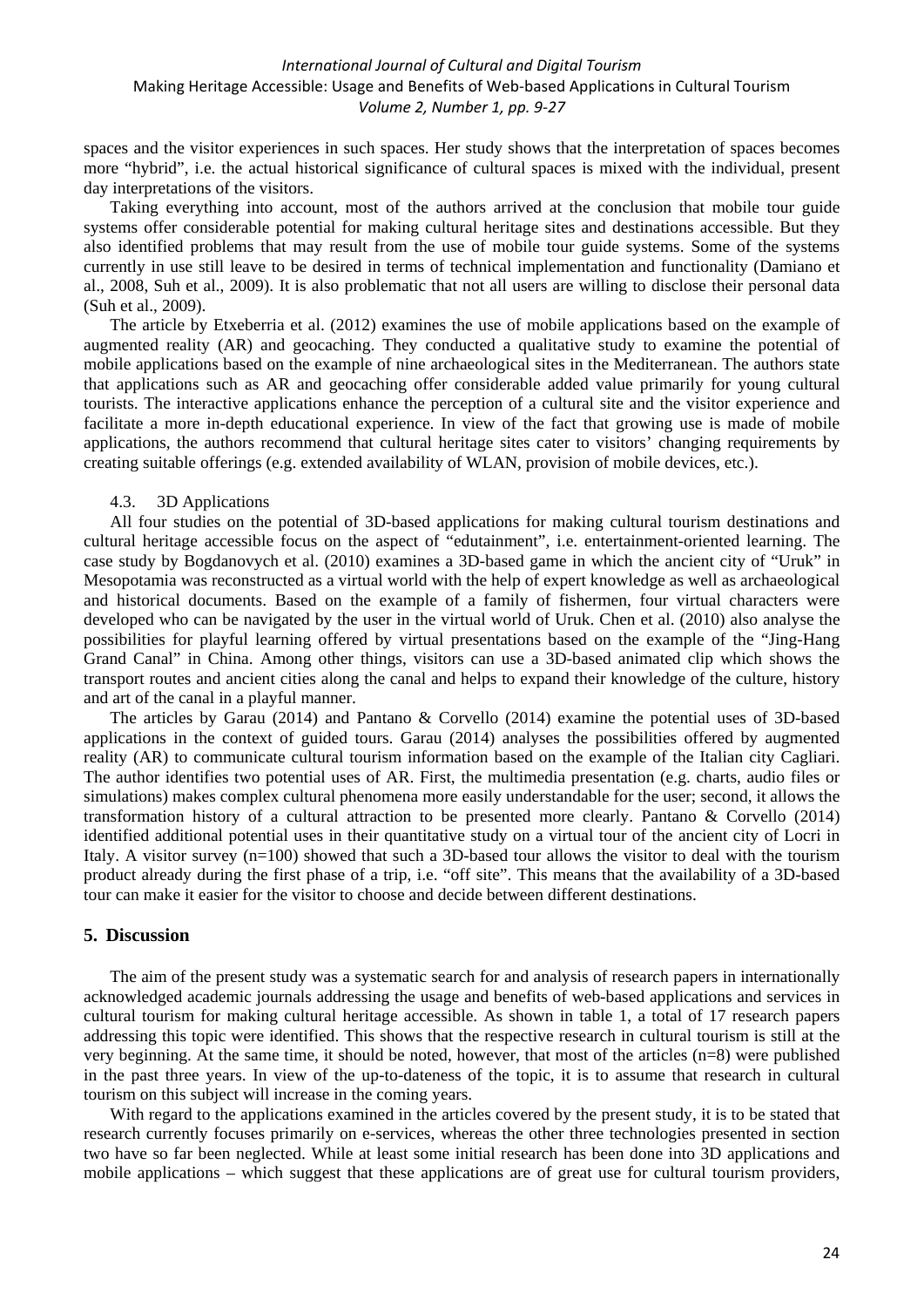cultural heritage marketers and cultural tourists – the potential of social media for making cultural heritage accessible to tourists and marketing has not been researched at all. This research gap is all the more surprising as several papers have already addressed the possibilities offered by social media for arts organizations in other cultural management contexts (e.g. Hausmann & Pöllmann, 2013; Smørdal et al., 2014; Theorcharidis et al., 2014). The findings made in these studies suggest that social media offer considerable interaction and participation potential, help targeting specific consumer segments and support positioning an arts organization, which could be interesting also in a cultural tourism context.

With a view to the research objects chosen, it is to be stated that research has exclusively addressed tangible cultural heritage so far, which means that no studies on the development and marketing of intangible cultural assets as defined by UNESCO exist (UNESCO, 2015c). This research gap is surprising insofar as it is safe to assume that the typical characteristics of web-based applications (interaction, participation, etc.) make them particularly suitable for the didactic presentation and communication of intangible cultural heritage (e.g. oral traditions and rituals, language) (duCros & McKercher, 2015). What is more, the studies available to date only address the potential of web-based applications for the "on-site" accessibility and marketing of cultural heritage. Researchers have so far ignored the importance of web-based applications for the "off-site" interpretation, presentation and, hence, improved accessibility of cultural heritage that is otherwise inaccessible due to conservation concerns or cultural sensitivities.

The analysis of the articles also shows that the potential of web-based applications and services in a cultural tourism context generally takes effect in all three travelling stages. So far, however, research has mainly focused on the first phase (before), with the main emphasis placed on the technical possibilities of eservices (online booking systems, information portals and travel planners) and the evaluation of these applications by providers, experts and visitors. The potential during the second phase of a trip (during) is analysed only superficially and is confined to 3D and mobile applications, whereas the benefits of social media have been neglected up to now. There are no studies at all on the potential of web-based applications in the third phase of a trip (after). General tourism research has shown, however, that web-based applications (especially travel blogs, social media) are particularly suited to make tourist services accessible and market them also during the last phase of a trip, e.g. by sharing the experience with the help of photos and reviews (e.g. Law, 2005; Law et al., 2010, Xiang & Gretzel, 2010).

In conclusion, it should be pointed out that making cultural heritage – physically and intellectually – accessible is defined as a primary cultural policy objective (Brizard et al., 2007; UNESCO, 2015a). In this context, it is striking that the studies to date have focused on Southern and Central Europe, which means that research currently covers only a small part of the regions that are relevant in terms of cultural tourism. Moreover, many studies analyse individual cases; only in few cases are the results based on quantitative analyses. This means that many of the results that are available to date must be regarded as preliminary until they are confirmed by studies with a representative research design.

In summary, our systematic analysis of the status quo arrives at the result that research into the matter is still at its very beginning. And although it cannot be ruled out that, in spite of a careful search, individual relevant articles in academic journals were overlooked – which is the case with every review (e.g. Kitchenham et al., 2009) – it is safe to assume that the number of such publications is negligible, which means that the results of the present study would not change materially.

#### **6. Research Implications**

The implications that can be derived from the available findings for future research are outlined below. As explained above, we confined our search to publications in internationally acknowledged academic journals – as is usually the case with literature reviews (e.g. Kitchenham et al., 2009) – in order to ensure a systematic approach. This means that studies published in edited volumes, conference proceedings, research reports, etc. were not taken into consideration. Our result thus relates exclusively to the state of research in academic journals. A next research step should expand the search to other publication types and combine the respective findings with the results of the present review. In view of the topicality of the research object and the ongoing development in the field of web-based technologies, a second search run in EBSCOhost would be recommendable.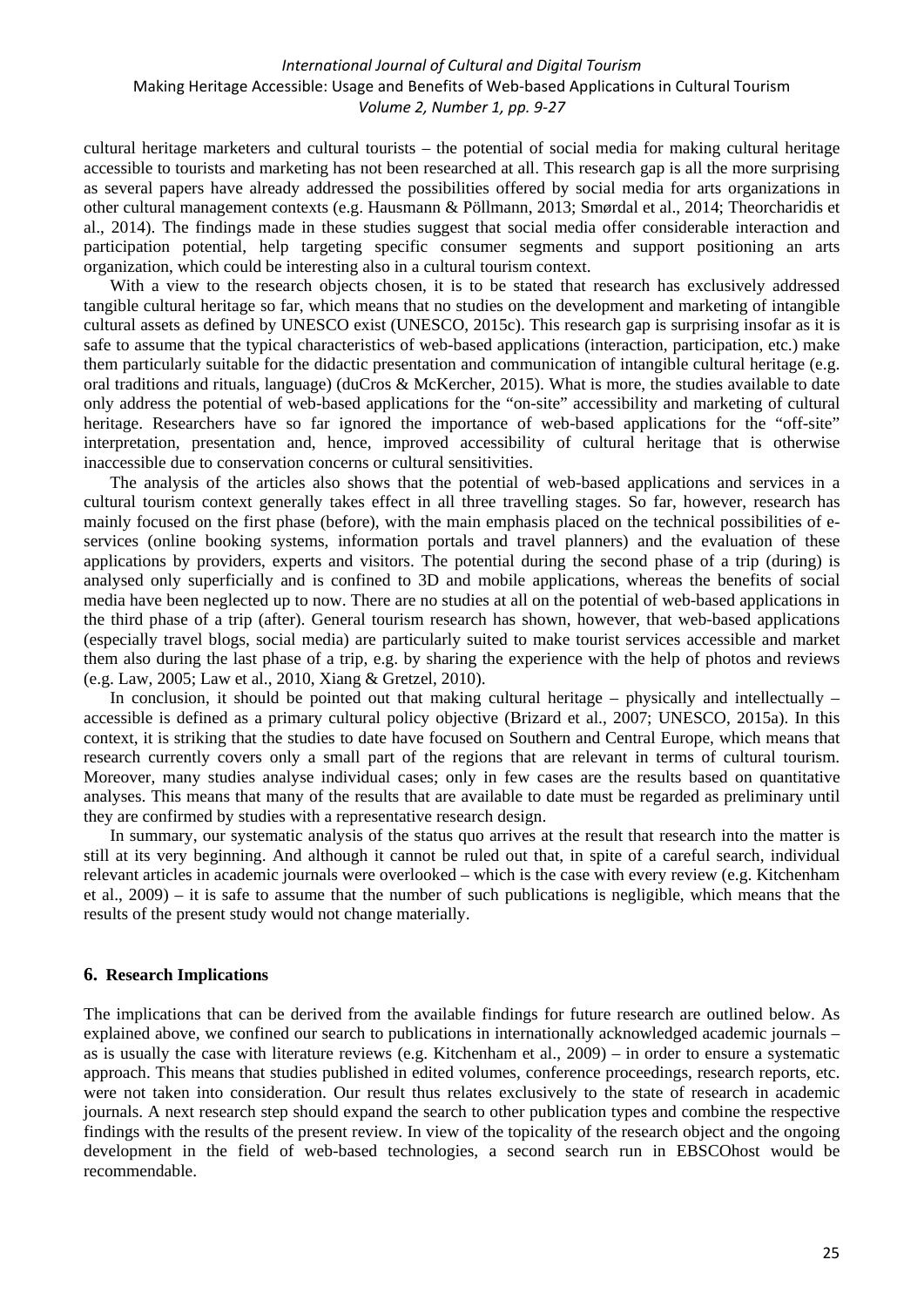Our analysis has shown that the studies available to date mostly take a qualitative approach and were carried out on the basis of a single case study. To obtain more representative results, empirical studies using the mixed methods approach are highly recommended. Building on the present results, it would be recommendable to initially hold qualitative interviews with selected cultural tourism and cultural heritage marketing experts. Based on this, a broader-based quantitative study, which asks different players (cultural heritage managers, tourism providers, visitors) about the potential of web-based applications and services could result in more in-depth findings.

Such a study could close some of the research gaps identified above. On the one hand, it would be possible, for instance, to ask the visitors in detail about the perceived benefits which web-based technologies have during the three travelling stages. The results could be equally interesting to tourism providers and cultural heritage marketers with regard to the travel phase-specific use of web-based applications for the marketing of cultural destinations. On the other hand, cultural heritage managers and tourism providers could be interviewed about their specific experience with regard to the potential of web-based technologies in conjunction with intangible cultural heritage. Best practice examples could then be identified, which could be used for making accessible and marketing intangible cultural heritage also at other cultural destinations.

|                | <b>Author</b>                      | <b>Application</b>    | Region                                          | <b>Research Object</b>            | Methodology                  | <b>Unit of Analysis</b>                                                 |
|----------------|------------------------------------|-----------------------|-------------------------------------------------|-----------------------------------|------------------------------|-------------------------------------------------------------------------|
| 1              | Bogdanovych et al.<br>(2010)       | 3D-based              | Mesopotamia                                     | Virtual city<br>"Uruk"            | qualitative                  | Case study; evaluation test<br>among users $(n=10)$                     |
| $\mathbf{2}$   | Chen et al. (2010)                 | 3D-based              | China                                           | Jing-Hang Grand<br>Canal          | qualitative                  | Case study                                                              |
| $\mathbf{3}$   | Chiabai et al. (2013)              | e-services<br>(ISAAC) | Italy                                           | Genoa                             | qualitative                  | Case study; stakeholder<br>interviews (n=4); focus groups<br>$(n=8-11)$ |
| 4              | Damiano et al. (2008)              | mobile-based          | Italy                                           | Palazzo Chiablese<br>(Torino)     | qualitative,<br>quantitative | Case study; evaluation survey<br>among users $(n=300)$                  |
| 5              | Etxeberria et al.<br>(2012)        | mobile-based          | Spain;<br>Greece; Italy;<br>Germany;<br>Austria | Various European<br><b>Cities</b> | qualitative                  | Case studies                                                            |
| 6              | Garau (2014)                       | 3D-based              | Italy                                           | Cagliari                          | qualitative                  | Case study                                                              |
| $\overline{7}$ | <b>Grainger Clemson</b><br>(2014)  | mobile-based          | UK                                              | Coventry                          | qualitative                  | Case study; observation;<br>interviews (n= unknown)                     |
| 8              | Koukopoulos, &<br>Styliaras (2013) | mobile-based          | Greece                                          | Cultural sites in<br>general      | qualitative                  | Case study                                                              |
| 9              | Kourtit et al. (2011)              | e-services            | Worldwide                                       | $e$ -tourism<br>websites          | theoretical/<br>conceptual   | $\overline{\phantom{a}}$                                                |
| 10             | Lazarinis et al.<br>(2008)         | e-services            | Greece                                          | e-tourism<br>websites             | qualitative                  | Evaluation of e-tourism<br>websites $(n=20)$                            |
| 11             | Nijkamp et al.<br>(2011)           | e-services<br>(ISAAC) | <b>Netherlands</b>                              | <b>Amsterdam</b>                  | quantitative                 | Survey with experts and<br>visitors ( $n=650$ )                         |
| 12             | Pantano, & Corvello<br>(2014)      | 3D-based              | Italy                                           | Locri                             | quantitative                 | Survey $(n=100)$                                                        |
| 13             | Paskaleva-Shapira et<br>al. (2008) | e-services<br>(ISAAC) | Italy                                           | Genoa                             | qualitative                  | Case study; interviews $(n=37)$                                         |

**Table 1.** Results of Review.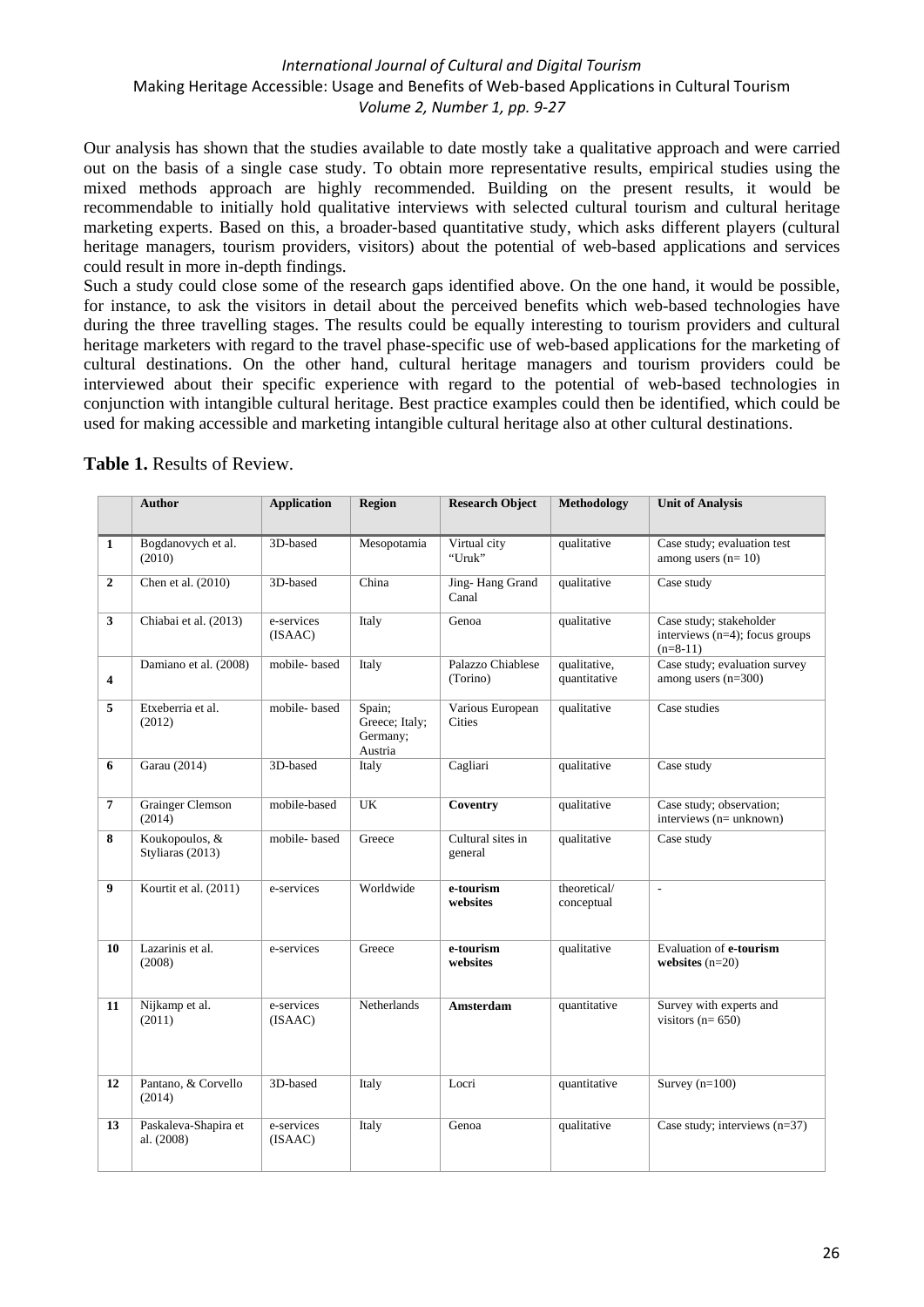| 14 | Paskaleva & Azorín<br>(2010)  | e-services<br>(ISAAC) | Europe | Amsterdam,<br>Genoa, Leipzig | qualitative  | Case studies                                        |
|----|-------------------------------|-----------------------|--------|------------------------------|--------------|-----------------------------------------------------|
| 15 | Paskaleva & Azorín<br>(2011)  | e-services<br>(ISAAC) | Europe | Amsterdam,<br>Genoa, Leipzig | qualitative  | Case studies                                        |
| 16 | Strielkowski et al.<br>(2013) | e-services<br>(ISAAC) | Europe | Amsterdam,<br>Genoa, Leipzig | quantitative | Visitor survey $(n=3100)$                           |
| 17 | Suh et al.<br>(2009)          | mobile-based          | Korea  | Cemetery site                | qualitative  | Case study; Evaluation test<br>among users $(n=12)$ |

## **References**

- Akehurst, G. (2009). User Generated Content: The Use of Blogs for Tourism Organisations and Tourism Consumers. Service Business. An International Journal, 3, 51-61.
- Anderson, D. (2013). Preserving Europe's Digital Cultural Heritage: A Legal Perspective. New Review of Information Networking, Vol. 18, Iss. 1, 16-39.
- Baresi, L., Garzotto, F., & Paolini, P. (2000). From Web Sites to Web Applications: New Issues for Conceptual Modeling. In S. W. Liddle, H. C. Mayr, & B. Thalheim (Eds.), Conceptual Modeling for E-Business and the Web (pp. 89-100). Berlin: Springer.
- Bogdanovych, A., Rodriguez-Aguilar, J.A., Simoff, S., & Cohen A. (2010). Authentic interactive reenactment of cultural heritage with 3D virtual worlds and artificial intelligence. Applied Artificial Intelligence, Vol. 24, Iss. 6, 617-647.
- Brambilla, M., Ceri, S., Fraternali, P., & Manolescu, I. (2006). Process modeling in Web applications. ACM Transactions on Software Engineering and Methodology (TOSEM), Vol. 15, Iss. 4, 360-409.
- Brizard, T., Derde, W., & Silberman, N. (2007). Basic Guidelines for Cultural Heritage Professionals in the Use of Information Technologies. How can ICT support cultural heritage? Retrieved from: http://www.enamecenter.org/files/documents/Know-
- how%20book%20on%20Cultural%20Heritage%20and%20ICT.pdf. Accessed the 12th of May 2015. Buhalis, D. & Law, R. (2008). Progress in information technology and tourism management: 20 years on and 10 years after the Internet — The state of eTourism research. Tourism Management, Vol. 29, Iss. 4, 609-
- 623. Buhalis, D., & Law, R. (2001). Tourism Distribution Channels: Practices, Issues and Transformations. London: Thomson.
- Chen, S., & Macredie, R. (2010). Web-based interaction: A review of three important human factors. International Journal of Information Management, Vol. 30, Iss. 5, 379-387.
- Chen, W., Zhang, M., Pan, Z., Liu, G., Shen, H., Chen, S., & Liu, Y. (2010). Animations, Games and Virtual Reality for Jing-Hang Grand Canal. IEEE Computer Graphics & Applications, Vol. 30, Iss. 3, 84-88.
- Chiabai, A., Paskaleva, K., & Lombardi, P. (2013). E-Participation Model for Sustainable Cultural Tourism Management: a Bottom-Up Approach. International Journal of Tourism Management, Vol. 15, Iss. 1, 35-51.
- Chu, T.-H., Lin, M.-L., & Chang, C.-H. (2012). mGuiding (Mobile Guiding) Using a Mobile GIS app for Guiding. Scandinavian Journal of Hospitality and Tourism, Vol. 12, Iss. 3, 269-283.
- Damiano, R., Gena, C., Lombardo, V., Nunnari, F., & Pizzo, A. (2008). A stroll with Carletto: adaptation in drama-based tours with virtual characters. User Modeling & User-Adapted Interaction, Vol. 18, Iss. 5, 417-453.
- Dowding, H. (2014). The role of the national university in developing nations' digital cultural heritage projects. A perspective from Kazakhstan. OCLC Systems & Services, Vol. 30, Iss. 1, 52-61.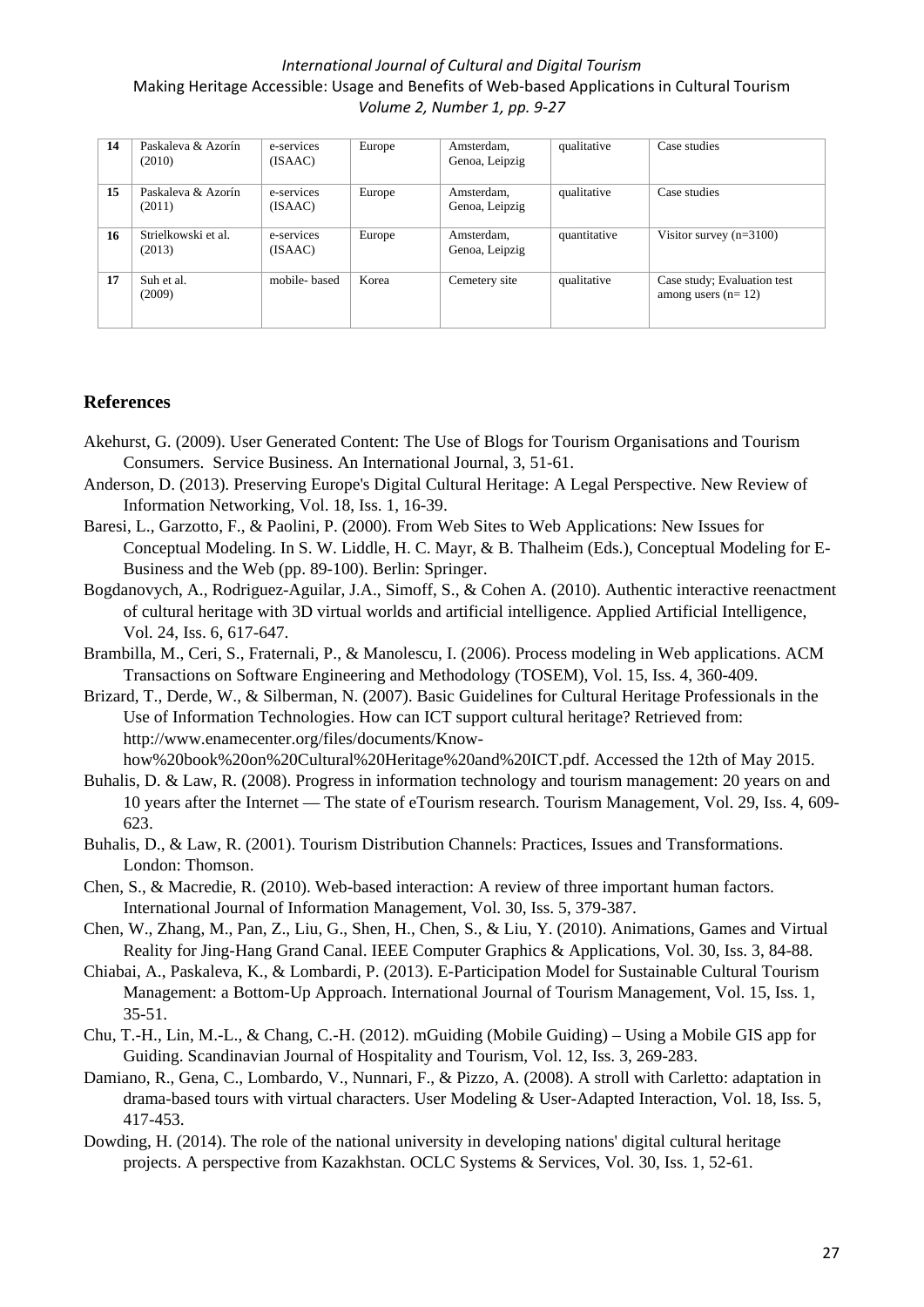- DuCros, H., & McKercher, B. (2015). Cultural Tourism. The Partnership Between Tourism and Cultural Heritage Management (2nd ed.). New York: Routledge: Oxon.
- Dye, A. S., & Shaw, S.-L. (2007). A GIS-based spatial decision support system for tourists of Great Smoky Mountains National Park. Journal of Retailing and Consumer Services, Vol. 14, Iss.4, 269-278.
- Egger, R., & Horster, E. (2014). mTourism. In: A. Schulz, Weithöner, U., Egger, R. & Goecke, R. (Eds.), e-Tourismus, Prozesse und Systeme, Informationsmanagement im Tourismus (pp. 166-183 ). 2. ed. Munich: Oldenbourg.
- Etxeberria, A. I., Asensio, M., Vicent, N., & Cuenca, J. M. (2012). Mobile devices: a tool for tourism and learning at archaeological sites. International Journal of Web Based Communities, Vol. 8, Iss.1, 57–72.
- Freyer, W. (2006). Tourismus, Einführung in die Fremdenverkehrskonomie. (8.ed.). Munich: Oldenbourg.
- Galiotou, E. (2014). Using digital corpora for preserving and processing cultural heritage texts: a case study. Library Review, Vol. 63, Iss. 6/7, 408-421.
- Garau, C. (2014). From Territory to Smartphone: Smart Fruition of Cultural Heritage for Dynamic Tourism Development. Planning, Practice & Research, Vol. 29, Iss. 3, 238-255.
- Glaesser, D. (2006). Crisis Management in the Tourism Industry. Burlington: Butterworth-Heinemann.
- Grainger Clemson, H. (2014). Trailfinders-curating an interactive city promenade experience with mobile phones. Digital Creativity, Vol. 25 Iss. 4, 330-342.
- Gretzel, U. (2009). Das Online-Suchverhalten von Touristen. tw Zeitschrift für Tourismuswissenschaft, Vol. 2 (1), 151-164.
- Hausmann, A., & Frenzel, L. (2014). Kunstvermittlung 2.0: Konzeptionelle Überlegungen und empirische Ergebnisse. In Hausmann, A., & Frenzel, L. (Eds.), Kunstvermittlung 2.0: Neue Medien und ihre Potenziale (pp. 1-15). Wiesbaden: Springer Fachmedien.
- Hausmann, A., & Pöllmann, L. (2013). Using Social-Media for arts marketing: theoretical analysis and empirical insights for performing arts organizations. International Review on Public and Nonprofit Marketing, Vol. 10, Iss. 2, 143-161.
- Hausmann, A. (2007). Cultural Tourism: Marketing Challenges and Opportunities for German Cultural Heritage. International Journal of Heritage Studies, Vol. 13, Iss. 2, 171–185.
- Herring, S. C., Börner, K., & Swan, M. B. (2003). When Rich Media are Opaque:
- Spatial Reference in a 3-D Virtual World. Indiana University, Bloomington. Available at: <http://cns.slis.indiana.edu/docs/publications/2003-herring-whenrich.pdf> (last accessed 24th August 2015).
- ICOMOS Ename Charter (2015). Principles. Retrieved from http://www.enamecharter.org/index.html. Accessed the 15th of May 2015.
- ISAAC (2006). What is ISAAC? Available at http://www.isaac-project.eu (last accessed 20th July 2015).
- Kitchenham, B., Brereton, O. P., Budgen, D., Turner, M., Bailey, J., & Linkman, S. (2009). Systematic literature reviews in software engineering – A systematic literature review. Information and Software Technology, Vol. 51, Iss. 1, 7-15.
- Koukopoulos, D., & Styliaras, G. (2013). Design of trustworthy smarthphone-based multimedia services in cultural environments. Electronic Commerce Research, Vol 13, Iss. 2, 129-150.
- Kourtit, K., Nijkamp, P., van Leeuwen, E. & Bruinsma, F. (2011). Evaluation of Cyber-Tools in Cultural tourism. International Journal of Sustainable Development, Vol. 14, Iss. 3-4, 179-205.
- Kramer, R., Modsching, M., Ten Hagen, K., & Gretzel, U. (2007). Web-based Recommenders for Personalized City Tours: A Usage Analysis. In M. Sigala, L. Mich, & J. Murphy (Eds.), Information and Communication Technologies in Tourism (pp. 53-64). Vienna: Springer.
- Law, R., Qi, S., & Buhalis, D. (2010). Progress in Tourism Management: A Review of Website Evaluation in Tourism Research. Tourism Management, Vol. 31, Iss. 3, 297-313.
- Law, R. (2005). Internet and Tourism—Part XIX: Hotwire. Journal of Travel & Tourism Marketing, Vol. 19, Iss. 1, 57-59.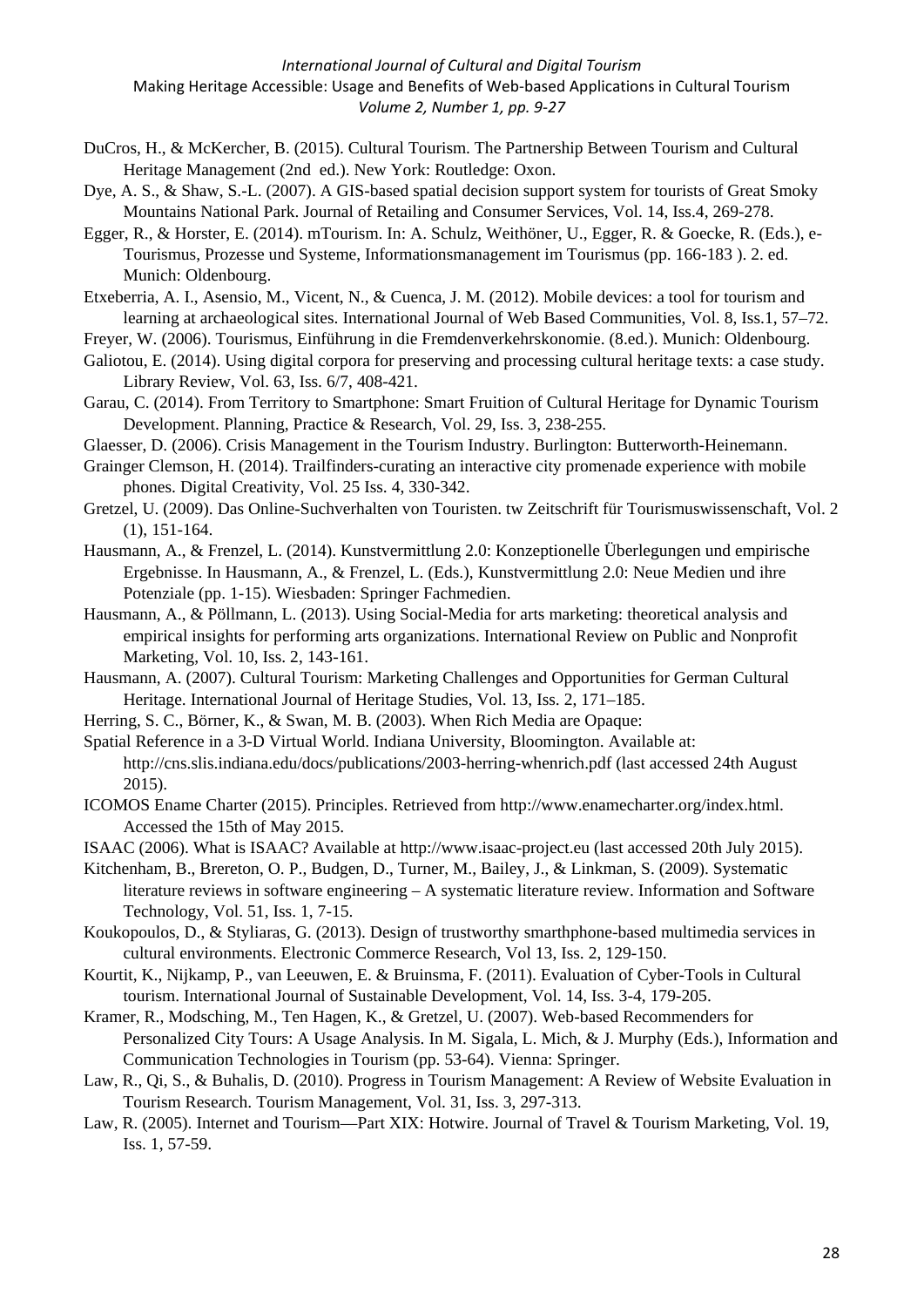- Lazarinis, F., Kanellopoulos, D., & Lalos, P. (2008). Heuristically Evaluating e-Tourism and e-Museum Websites. The Electronic Journal Information Systems Evaluation, Vol. 11, Iss. 1, 17-26.
- Maninen, T., & Pirkola, J. (2001). Comparative Classification of Multi-User Virtual Worlds. Raahe Computer Laboratory of Oulu University. Retrieved from [http://citeseerx.ist.psu.edu/viewdoc/download?doi=10.1.1.24.3849&rep=rep1&type=pdf.](http://citeseerx.ist.psu.edu/viewdoc/download?doi=10.1.1.24.3849&rep=rep1&type=pdf) Accessed the 24th of August 2015.
- Moreno, A., Valls, A., Isern, D., Marin, L., & Borràs, J. (2012). SigTur/E-Destination: Ontology-based personalized recommendation of Tourism and Leisure Activities. Engineering Applications of Artificial Intelligence, Vol. 26, Iss. 1, 633-651.
- Nielson, N. C., & Liburd, J. J. (2008). Geographical information and landscape history in tourism communication in the age of web 2.0. The case of the salt river bay national park in St. Croix of the U.S. Virgin Islands. Journal of Travel and Tourism Marketing, Vol. 25, Iss. 3, 282-298.
- Nijkamp, P., Bruinsma, F., Kourtit, K., & van Leeuwen, E. (2011). Supply of and demand for e-services in the cultural sector: combining top-down and bottom-up perspectives. [International Journal of Sustainable](javascript:__doLinkPostBack()  [Development,](javascript:__doLinkPostBack() Vol. 12 Iss. 2-4, 290-302.
- Pantano, E., & Corvello, V. (2014). Tourists acceptance of advances technology-based innovations for promoting arts and culture. International Journal of Technology Management, Vol. 64, No. 1, 3-16.
- Papathanassis, A., & Buhalis, D. (2007). Exploring the Information and Communication Technologies Revolution and Visioning the Future of Tourism, Travel and Hospitality Industries, 6th e-Tourism Futures Forum: ICT Revolutionizing Tourism 26–27 March 2007, Guildford. International Journal of Tourism Research, Vol. 9, Iss. 5, 385–387.
- Paskaleva-Shapira, K., Azorín, J., & Chiabai, A. (2008). Enhancing digital access to local cultural heritage through e-governance: innovations in theory and practice from Genoa, Italy. Innovation: The European Journal of Social Science Research, Vol. 21, Iss. 4, 389-405.
- Paskaleva, K., & Azorín, J. A. (2010). Developing integrated e-tourism services for cultural heritage destinations. International Journal of Services Technology and Management, Vol. 13, Iss. 3/4, 247-262.
- Paskaleva, K., & Azorín, J. A. (2011). Soft factors in integrating innovation in advanced e-services. International Journal of Services Technology and Management, Vol. 15, Iss. 3/4, 161- 177.
- Richards, G. (1996). The Scope and Significance for Cultural Tourism. In: G. Richards (Ed.), Cultural Tourism in Europe (pp. 21-39). Wallingford: CABI. Retrieved from http://www.tramresearch.com/cultural\_tourism\_in\_europe.PDF. Accessed the 24th of August 2015.
- Sánchez Laws, A. L. (2010). Social Network Sites (SNS) and Digital Culture: Developing the Online Strategy of the Panama Viejo Museum. In M. Lytras, P. Ordónez de Pablos, E. Damiani, & L. Diaz (Eds.), Digital Culture and E-Tourism: Technologies, Applications and Management Approaches (pp. 1-9). Hershey: IGI Global.
- Sigala, M. (2006). New media and technologies: trends and management issues for cultural tourism. In D. Leslie & M. Sigala (Eds.), International Cultural tourism: Management, implications and cases (pp. 269- 283). Elsevier. Vol. 13, Iss. 4.
- Sotiriadis, M. D., & van Zyl, C. (2013). Electronic word-of-mouth and online reviews in tourism services: the use of twitter by tourists. Electronic Commerce Research, Vol. 13, Iss. 1, 103-124.
- Smith, S. L. J. (1994). The tourism product. Annals of tourism research, Vol. 21, Iss. 3, 582-595.
- Smith, C. (2014). (Re) Engineering Cultural Heritage Context Using Creative Human Computer Interaction Techniques and Mixed Reality Methodologies. In F. Cipolla-Ficarra (Ed.). Advanced Research and Trends in New Technologies, Software, Human-Computer Interaction, and Communicability (pp. 441- 451). Hershey, PA: Information Science Reference.
- Smørdal, O., Stuedahl, D., & Sem, I. (2014). Experimental zones: two cases of exploring frames of participation in a dialogic museum. Digital Creativity, Vol. 25, Iss. 3, 224-232.
- Strielkowski, W., Stephen, P., & Wang, J. (2013). Consumer references for cultural heritage and tourism Eservices: A case study of three European cities. Trziste/Market, Vol. 25, Iss. 2, 161-176.